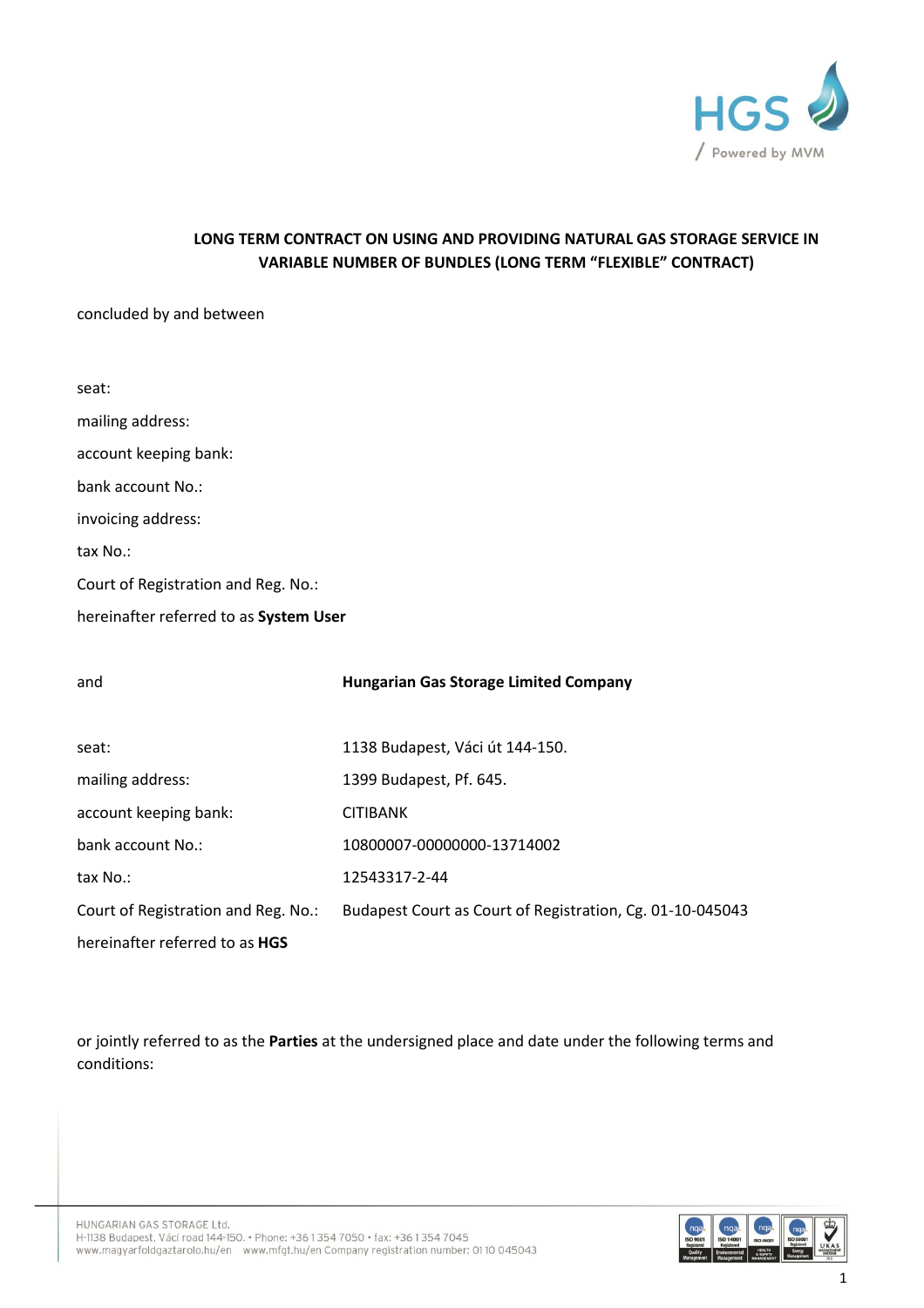

#### **PREAMBLE**

On 12th November 2021, HGS publicly announced an open auction for every system user under the title "Capacity Auction No. 2021/5" to book long term available storage capacities in variable number of bundles via open auction (hereinafter referred to as Auction), where the System User can modify the number of capacities under the conditions herein specified as of the start of the third storage year. During the auction a successful bid was submitted by the System User. HGS accepted the System User's bid. The bid constitutes Annex 1 to this Contract. Based on the Bid, Parties shall conclude the following contract on booking for the storage years 2022/2023, 2023/2024, 2024/2025 and 2025/2026.

### **I SUBJECT AND DURATION OF CONTRACT**

- 1. The subject of this Long Term Contract on Using and Providing Natural Gas Storage Service in Variable Number of Bundles (hereinafter referred to as Contract) shall be (TESZOR No. 521012):
	- a) The storage of natural gas owned by the System User, along with its firm injection into and withdrawal from the Hungarian underground gas storage facilities owned and operated by HGS – with regard to bundling the capacity bundles awarded at the auction – according to the quantity parameters as per Chapter III and quality parameters as per Chapter IV. and
	- b) during daily nomination and re-nomination, System User may modify between each hour its hourly nominations for the rest of the day, for a fee, in excess of the tolerance range of the Intra Gas Day Storage Flexibility (Intraday Nomination Plus) Customized Service as set out in the Fee List. Conditions as per the Fee List available on HGS's website shall apply to the service. Along with
	- c) providing withdrawal opportunity in the injection cycle, and injection opportunity in the withdrawal cycle for the System User via Storage Plus Customized Service. Conditions as per the Fee List available on HGS's website shall apply to the service. Along with
	- d) providing further injection and/or withdrawal capacity (Daily Peak Plus Customized Service) in addition to the booked working gas, withdrawal and injection capacities specified as the subject herein. Conditions as per the Fee List available on HGS's website shall apply to the service.
- 2. Pursuant to this Contract, HGS shall upon the contractual instruction of the System User inject the natural gas taken over for the purpose of natural gas storage during the period as per Section I.4, shall keep it in its storage facilities and shall withdraw it in the period as per Section I.3, and shall provide Storage Plus Customized Service and/or Daily Peak Plus Customized Service and/or Intraday Nomination Plus Customized Service based on the relating instructions of the System User.
- 3. The contract shall be concluded for a definite period from 06:00 on 01 April 2022 until 06:00 on 01 April 2026.

Parties contract for using and providing a seasonal basic service and – as instructed by the system user and based on HGS's performance – Storage Plus Customized Service and/or Daily Peak Plus Customized Service and/or Intraday Nomination Plus Customized Service. HGS shall annually publish the duration of the

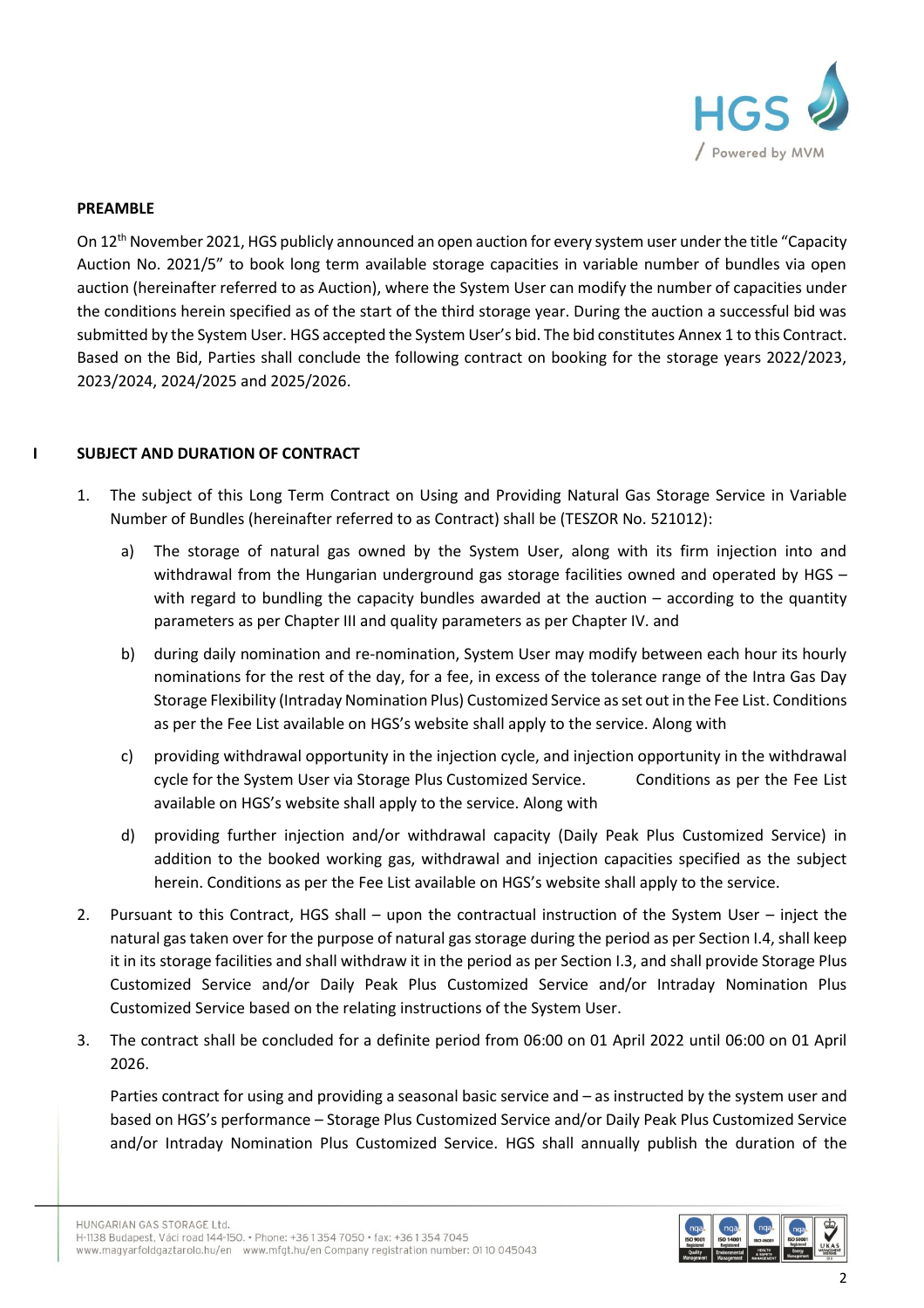

injection and withdrawal cycles. In the first storage year, the contractual injection cycle shall commence at 06:00 on 01 April 2022 and shall end at 06:00 on 01 October 2022, and the contractual withdrawal cycle shall commence at 06:00 on 01 October 2022 and shall end at 06:00 on 01 April 2023. In the second, third and fourth storage year, the contractual injection cycle – unless otherwise provided by law – shall commence at 06:00 on 01 April of the relevant year and shall end at 06:00 on 01 October, while the contractual withdrawal cycle shall commence at 06:00 on 01 October of the relevant year and shall end at 06:00 on 01 April.

- 4. Storage Plus Customized Service and/or Daily Peak Plus Customized Service and/or Intraday Nomination Plus Customized Service can also be used in the injection and withdrawal periods announced by HGS.
- 5. System User can use Intraday Nomination Plus Customized Service if it submits a nomination exceeding the percentage published in the applicable Fee List (tolerance range) on the basis of its first non-zero hourly nomination of the gas day.
- 6. System User can use Storage Plus Customized Service if it requests gas movement opposite to the actual physical flow of the storage facility and/or the storage periods as per Section I.3.
- 7. System User can use Daily Peak Plus Customized Service if HGS has in advance announced the duration of the service and the available capacities on its website and the System User has recorded on HGS's IT Platform (SMCS) its additional booking request for the relevant gas days. If the System User's request is accepted by HGS, a specific contract on using Daily Peak Plus injection/withdrawal peak capacities is concluded by and between the Parties for that given day. Other terms and conditions of using the service shall be contained in the Fee List published on HGS's website.

## **II. GENERAL TERMS**

- 1. In issues not regulated by the Contract, the provisions of the General Terms and Conditions (hereinafter referred to as ÁSZF), Annex No. 4 of the Code of Business Conduct shall apply.
- 2. By signing this Contract, the System User shall acknowledge to have fully read and understood the content of ÁSZF herein mentioned – as available on the HGS web page [\(www.magyarfoldgaztarolo.hu\)](http://www.eon-foldgaz-storage.com/) – and considers it to be the part of this Contract, and so agrees to be bound by it. Parties shall deem the content of ÁSZF annexed to the Code of Business Conduct approved by the Hungarian Energy and Public Utility Regulatory Authority (Office) to be the same as the usual contracting practice.
- 3. Special conditions not stipulated in the ÁSZF shall be specified in this Contract.

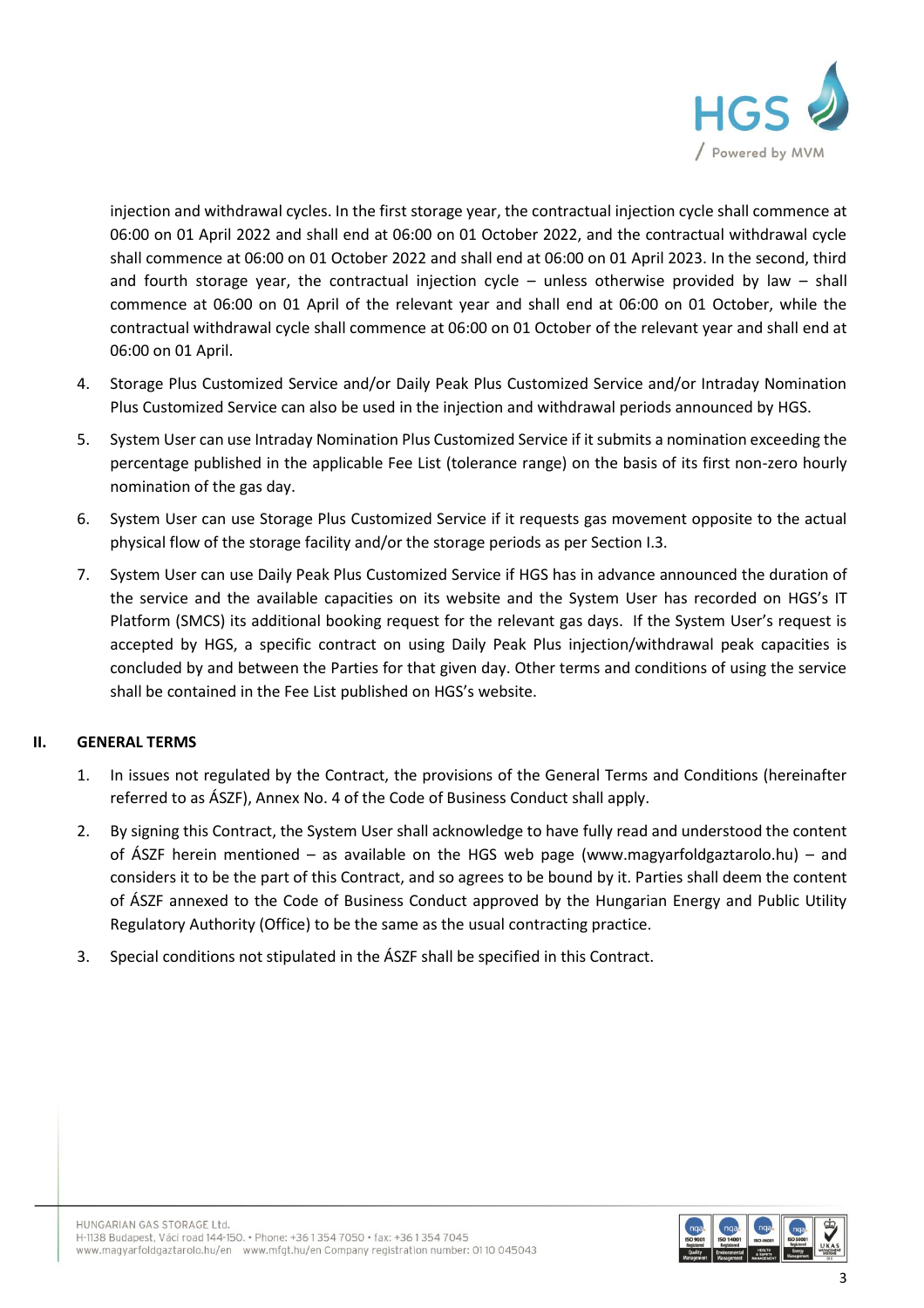

## **III PROVISION OF STORAGE CAPACITIES**

1. Pursuant to this Long Term Flexible Contract, firm storage capacities available to the System User in storage years 2022/2023, 2023/2024, 2024/2025 and 2025/2026 in the .... pieces of bundles booked shall be as follows:

|                                           | storage working gas capacity: | kWh     |  |
|-------------------------------------------|-------------------------------|---------|--|
|                                           | injection (peak) capacity:    | kWh/day |  |
|                                           | withdrawal (peak) capacity:   | kWh/day |  |
| where the content of one bundle shall be: |                               |         |  |
|                                           | storage working gas capacity: | kWh     |  |
|                                           | injection (peak) capacity:    | kWh/day |  |
|                                           | withdrawal (peak) capacity:   | kWh/day |  |

- 2. System User may not modify the number of bundles booked (.... pieces) with regard to storage years 2022/2023 and 2023/2024.
- 3. System User may reduce the number of bundles it booked for storage years 2024/2025 and 2025/2026 to the extent specified below:

| storage year | extent of reduction (in bundle pieces) |
|--------------|----------------------------------------|
| 2024/2025    | by  pieces                             |
| 2025/2026    | by  pieces                             |

The extent of the reduction shall be submitted in writing to HGS until 17th January of the calendar year preceding each storage year. Unless a request for modification is received by HGS by that date, the amounts set out in Section III.1 for working gas capacity, withdrawal and injection capacities belonging to the number of bundles specified for storage years 2024/2025 and 2025/2026 shall be used as the basis of settlement with regard to the relevant storage year.

By reducing the number of bundles, working gas capacity, withdrawal and injection capacities available for the System User shall also be proportionately decreased. Information on the working gas capacity, withdrawal and injection capacities remaining after reducing the number of bundles shall be communicated in writing by HGS.

- 4. System User may increase the working gas, withdrawal and injection capacities booked for storage years 2024/2025 and 2025/2026 by maximum 300% per year – only upon HGS's consent – with regard to these storage years, so that following the increase, the capacities booked may not exceed 400%.
- 5. System User shall submit the contracted monthly schedule for injection and withdrawal on the IT Platform under the menu item Nomination/Gas Volume Plan.

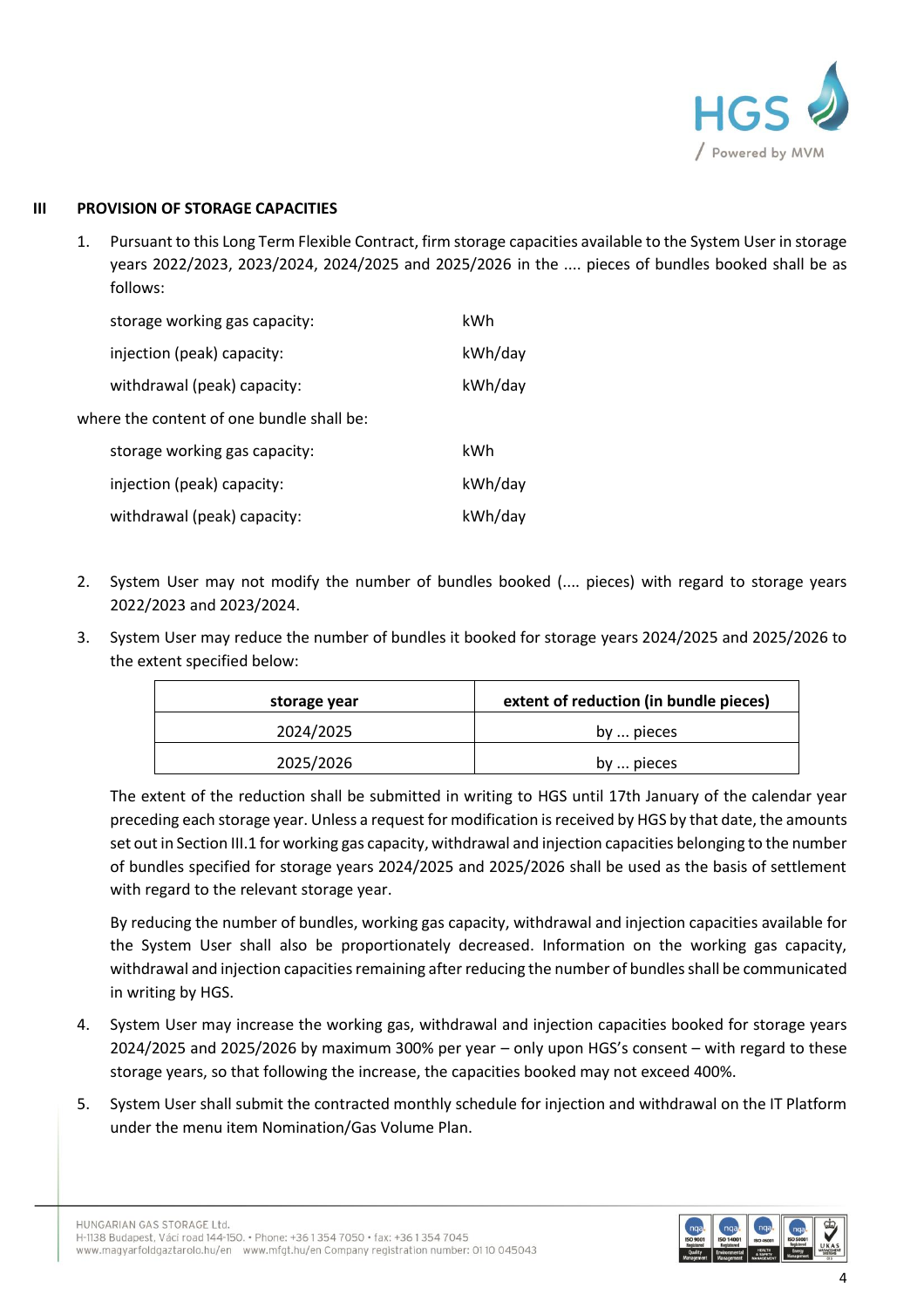

- 6. Contracted capacities shall be booked for non-universal service purposes only, and cannot be subject to primary trading.
- 7. System User shall submit the contracted monthly schedule for injection and withdrawal on the IT Platform under the menu item Nomination/Gas Volume Plan, prior to the first nomination. The monthly schedule for injection and withdrawal capacities regarding the following storage years shall be submitted until the first Monday in March of the storage year preceding the relevant storage year.
- 8. System User understands that the actual injection and withdrawal capacity may vary according to the working gas stocks and to other, inevitably changing parameters and boundary conditions. The availability of capacities and the minimum and maximum injection and withdrawal capacity values are published by HGS on its website for the System Users.
- 9. In case of a positive closing stock for the System User, HGS shall be entitled to act according to Section 39 of HEPURA Decree No. 11/2016 (XI.14.).
- 10. If required by the System User, further storage services are provided by HGS for the System Users via optional and customized services, for which the Parties shall conclude a separate contract.
- 11. System User may use interruptible capacities as well, for which the Parties shall also conclude a separate contract.
- 12. System User shall weekly submit the planned injection and withdrawal quantities for the following week on HGS's IT Platform until 12:00 Friday of the preceding week. This is required for planning the operation of storage facilities, yet this is not equal to the weekly nomination. However, if the System User's nomination submitted for the given day deviates by more than 10% from the planned schedule, and thus endangers service provision to those System Users who use the storage services according to their forecast, HGS reserves the right to refuse the nomination in full or in part. Furthermore, by fully exploiting the technical capabilities, HGS shall do its utmost to accept the daily nominations submitted by the System Users, thus providing the most flexible conditions for the System Users, and only if inevitable, may sanction towards System Users deviating by over 10%.
- 13. Pursuant to the Code of Business Conduct, HGS shall be financially responsible for preserving the energy quantity of the actually injected gas, for its settlement and for the injection and withdrawal thereof according to Section III.1 herein.
- 14. HGS shall not be obliged to ensure injection and withdrawal capacities exceeding the peak capacity values stipulated by Section III.1 of the Contract, nor to ensure more working gas capacity, or to conduct withdrawal activities exceeding the actually injected working gas energy quantity.
- 15. System User shall submit also to HGS the storage demand forecast by the date prescribed by Section 3.3.3.1 and with the content prescribed by Section 3.3.3.2 of the Grid Code.

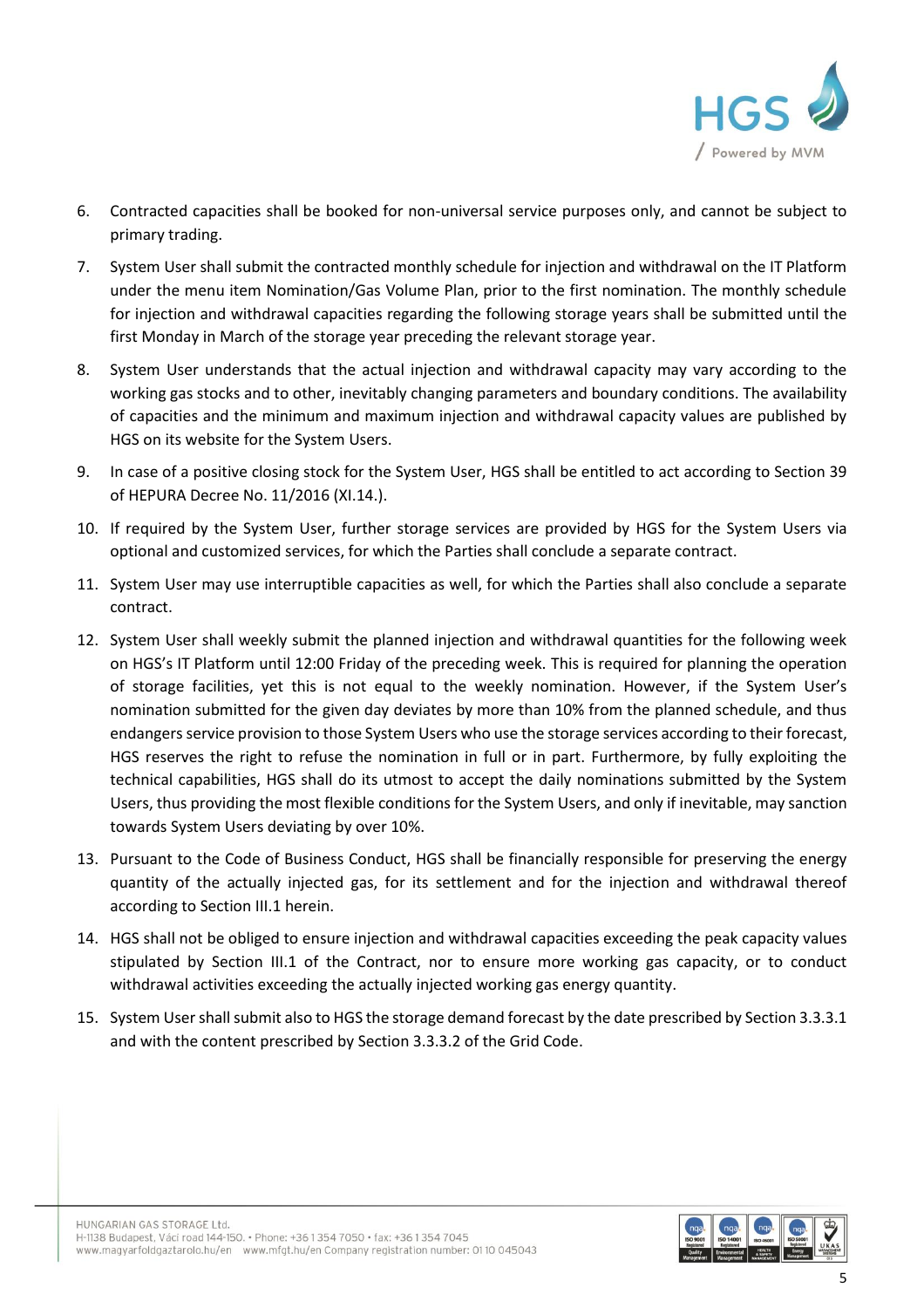

## **IV STORAGE GAS QUALITY**

HGS shall undertake to inject natural gas only if it meets the quality parameters prescribed by Annex No. 11 of Government Decree No. 19/2009 (I.30.) on the implementation of Act No. XL of 2008 on Natural Gas Supply (Implementation Decree).

### **V NATURAL GAS DELIVERY AND ACCEPTANCE, MEASUREMENT, SETTLEMENT**

According to Section 1.3.2 of the Code of Business Conduct, HGS manages the storage facilities as a unified whole. Based on the daily nomination submitted by the System User for the unified storage facility, HGS shall allocate the gas quantity to be injected or withdrawn to the relevant underground gas storage facilities. HGS shall undertake to deliver the nominated quantities allocated for the relevant storage facilities, and in case of non-performance, HGS shall cover the surcharges and balancing costs incurred by the System User.

#### **VI OPERATIVE FLOW OF INFORMATION**

- 1. In the course of its daily activities, HGS shall cooperate with the Transmission Company and the Transmission Operator to fulfil its obligations towards the System User.
- 2. Parties ensure that besides the regular contacts specified in this Contract, they shall notify each other of all incidents which may have an effect on their cooperation, and they facilitate smooth communication via consultation opportunities and proper dataflow.
- 3. Information and data flow between the Parties shall be governed by the Grid Code and the ÁSZF.

#### **VII STORAGE FEE**

1. System User purchased the capacities booked in Section III.1 in bundle.

One bundle contains:

| - working gas capacity: | kWh     |
|-------------------------|---------|
| - injection capacity:   | kWh/day |
| - withdrawal capacity:  | kWh/day |

System User purchased \_\_\_ bundles.

The total price of purchased bundles is HUF \_\_\_\_\_\_\_ +VAT.

- 2. The storage capacity fees payable by the System User shall be the fees as per the successful price bid submitted by the System User during the auction and accepted by HGS, which shall remain the same throughout the duration of the contract.
- 3. The volume fees applicable during usage shall be determined by the Hungarian Energy and Public Utility Regulatory Authority's prevailing tariff resolution on setting the system usage fees.
- 4. The extent of volume and capacity fees and their payment schedule are contained in Annex No. 2 hereto.
- 5. Parties agree to settle the fees arising from herein periodically, in equal monthly instalments pursuant to Section 58 of Act No. CXXVII of 2007 on Value Added Tax (VAT Act). The bundle fee contains the storage

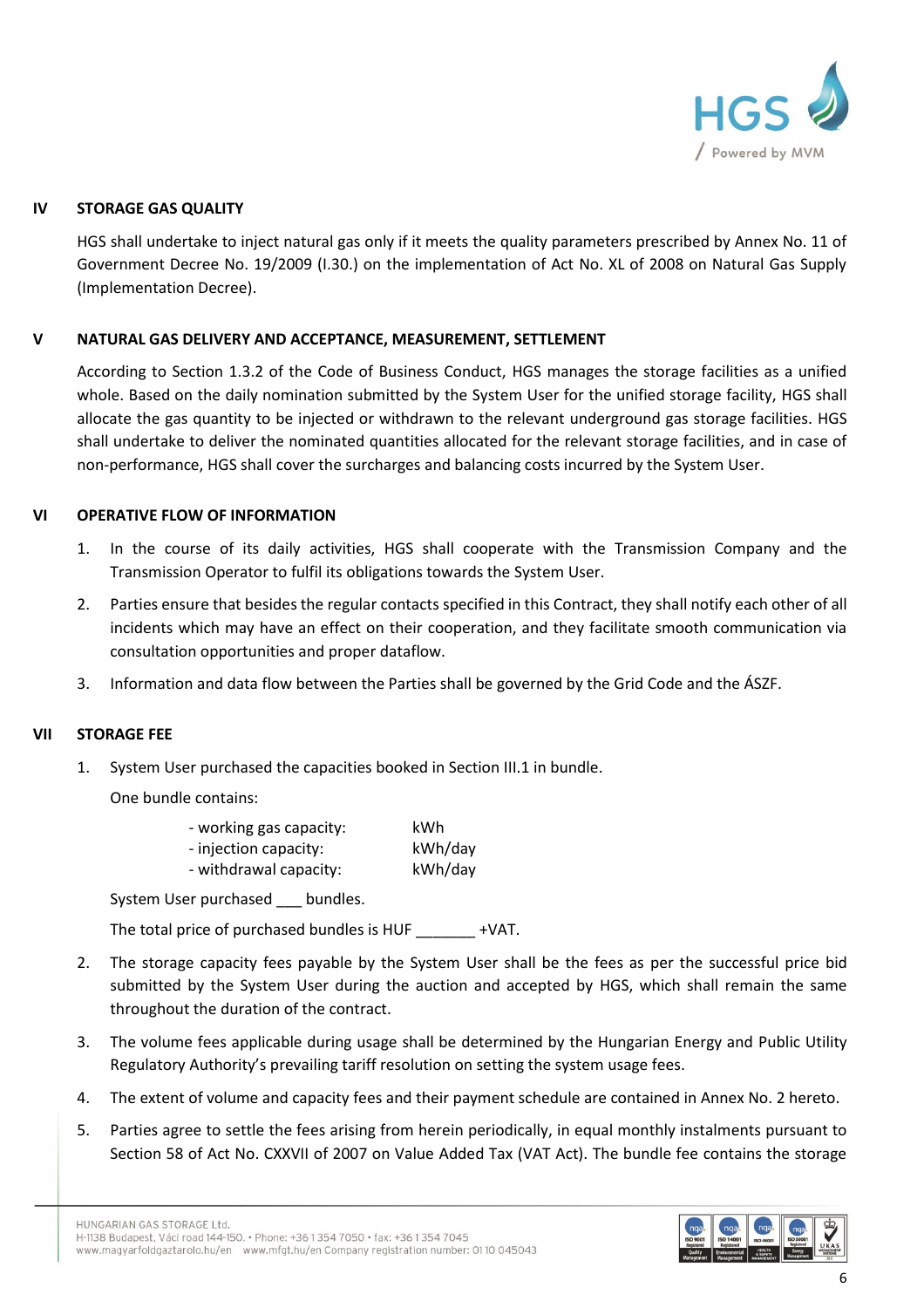

capacity fee, excluding the injection volume fee and the withdrawal volume fee, which shall be paid by the System User according to the prevailing tariff resolution, based on the monthly volume, also excluding the fees of customized services used.

- 6. Fees of the Storage Plus Customized Service and Daily Peak Plus Customized Service and Intraday Nomination Plus Customized Service shall be contained in the applicable Fee List. Parties agree that in case of Storage Plus Customized Service and/or Daily Peak Plus Customized Service and/or Intraday Nomination Plus Customized Service, only the actual use of such services shall generate payment obligation for the System User.
- 7. If during the performance of this Contract and before its agreed expiry on 1st April 2026, storage services are excluded from the scope of the prevailing tariff resolution, HGS shall be entitled to index the storage contract according to the following at the beginning of each gas year (on 1st October) until the next price fixing:
	- 7.1. Volume fees (injection volume fee and withdrawal volume fee) shall be adjusted with the annual producer price index of the energy industry as published by the Central Statistical Office for the preceding year (from 01 July to 01 July), capacity fees remain unchanged.
	- 7.2. With regard to the volume fees, the modified fee items of the prevailing tariff resolution shall simultaneously with their coming into force - become part of the contract as a contract amendment by law, without any legal statement required; therefore the Parties shall apply the modifications as of the legislation's effective date during any settlement arising herefrom.

## **VIII GOVERNING LAW, SETTLEMENT OF DISPUTES**

The provisions of Hungarian law shall apply to both the contract and any arising disputes.

Parties shall agree to settle the disputes relating to the Natural Gas Storage Contract primarily via amicable negotiation.

Failing such settlement in any dispute arising from or relating to this contract, with particular regard to its breach, termination, validity or interpretation, parties hereby exclude the state court procedure and agree to subject themselves to the exclusive and final jurisdiction of the Permanent Court of Arbitration (Commercial Arbitration Court Budapest) operating at the Hungarian Chamber of Commerce and Industry, provided that the Court of Arbitration proceeds according to its own Rules of Procedure (supplemented with the provisions of the Sub-Rules of Expedited Proceedings). The number of arbitrators shall be three and the language of procedure shall be Hungarian. Parties exclude the possibility of the retrial of the proceedings as regulated by Chapter IX of Act No. LX of 2017 on Arbitration. In order to settle the legal dispute, the Hungarian substantive law shall apply, excluding its private international law rules. The language of procedure shall be Hungarian.

## **IX ENTRY INTO FORCE**

This contract shall be concluded and effective upon signature.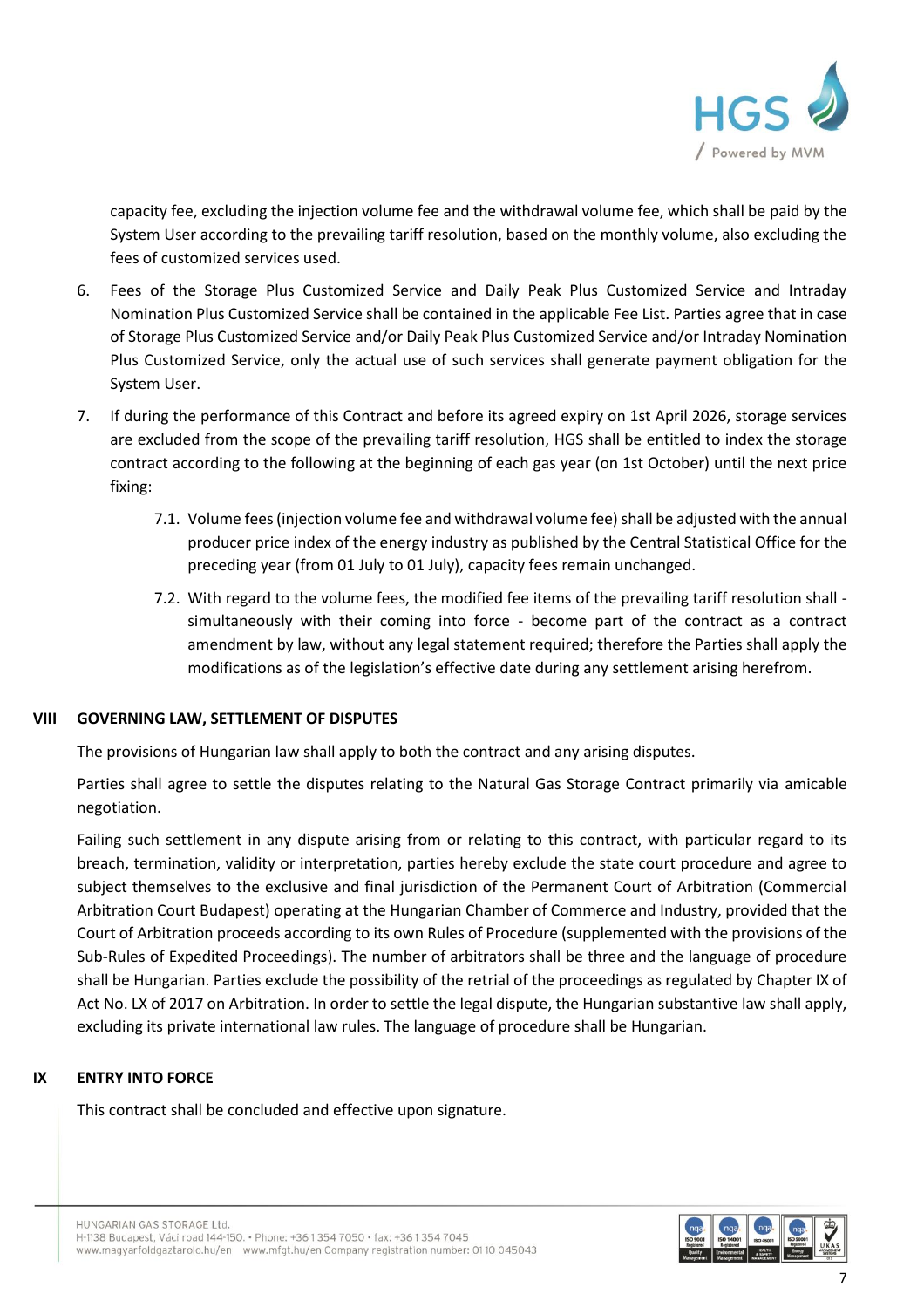

### **X MISCELLANEOUS PROVISIONS**

1. Contact Persons

#### **In issues related to the Contract**:

On behalf of HGS:

Phone:

Fax:

email:

On behalf of the System User:

Phone:

Fax:

email:

#### **In issues of daily operative contact**:

On behalf of the System User:

Phone:

Fax:

email:

On behalf of HGS: Storage Dispatching Service

| Phone: | 52/362-574         |
|--------|--------------------|
| Fax:   | 52/558-048         |
| email: | dispatcher@mfgt.hu |

This Contract shall be valid together with the attached annexes, which shall form an inseparable part thereof.

Budapest,

Hungarian Gas Storage Ltd. System User

..................................................................... ……………………………..…………………………………….